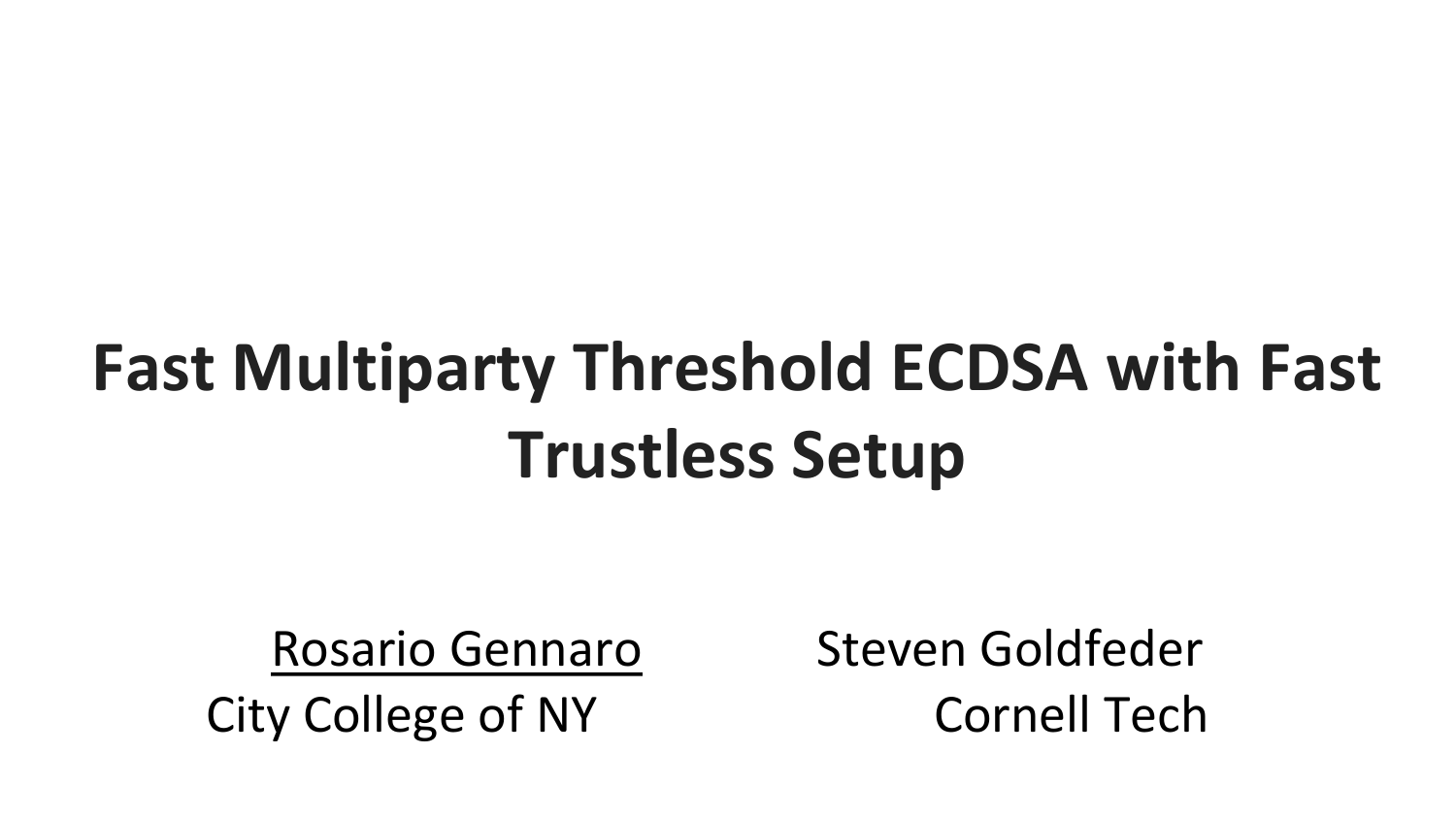# Digital Signature Algorithm (DSA)

#### Given

- a group *G* of order *N*
- a generator *g*
- a private key *x*

To sign a message m:

• pick a nonce *k* s.t. 1 ≤ *k* ≤ *q* – 1

$$
R = g^k
$$

$$
s = k^{-1}(m + x \cdot r) \mod q
$$

Signature is (*r*,*s*)

ECDSA is DSA over an elliptic curve group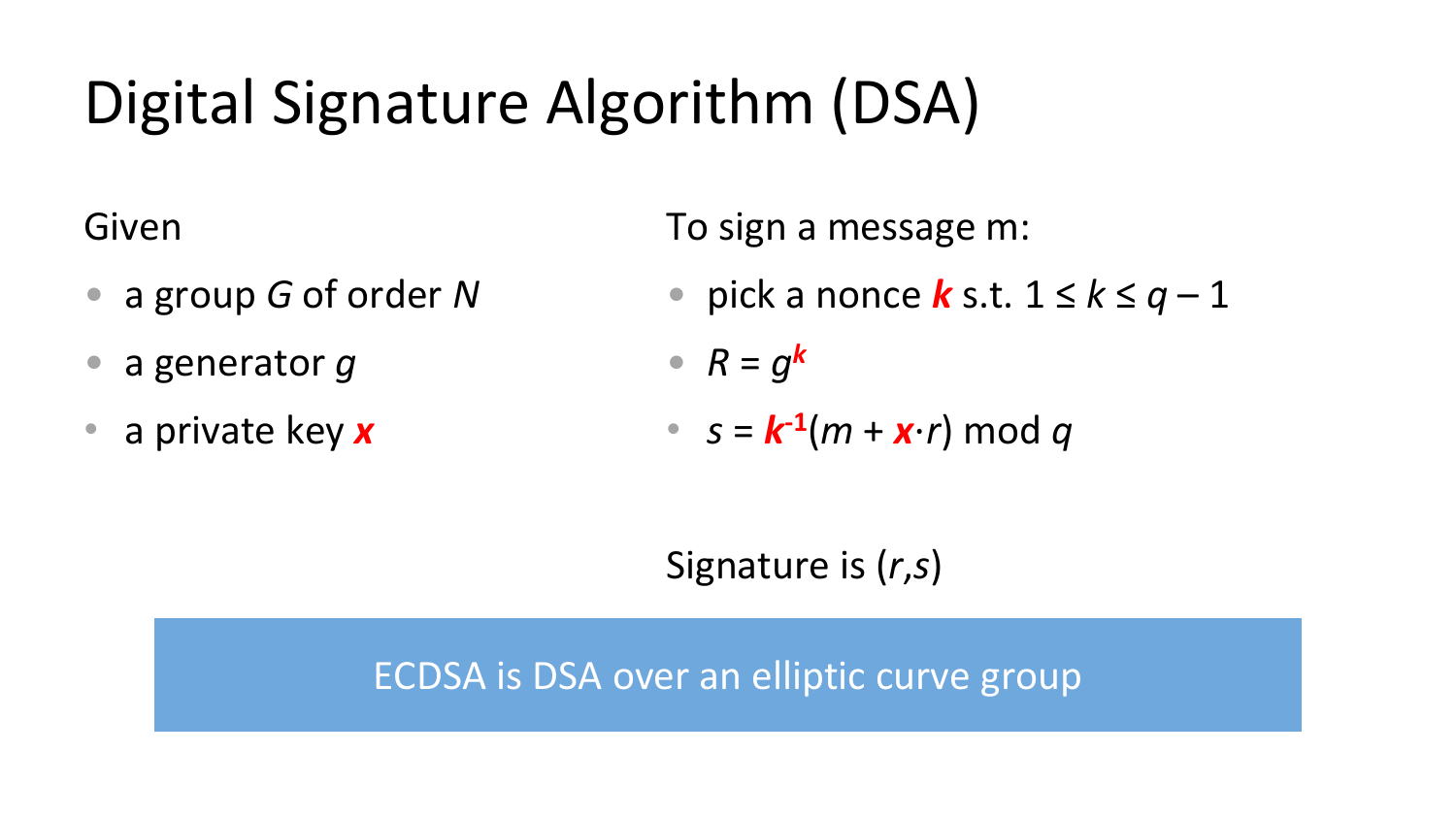## GJKR Threshold DSA

Includes multiplication of Shamir shares

**R. Gennaro** , S. Jarecki, H. Krawczyk and T. Rabin. *Threshold DSS Signatures*. EUROCRYPT '96.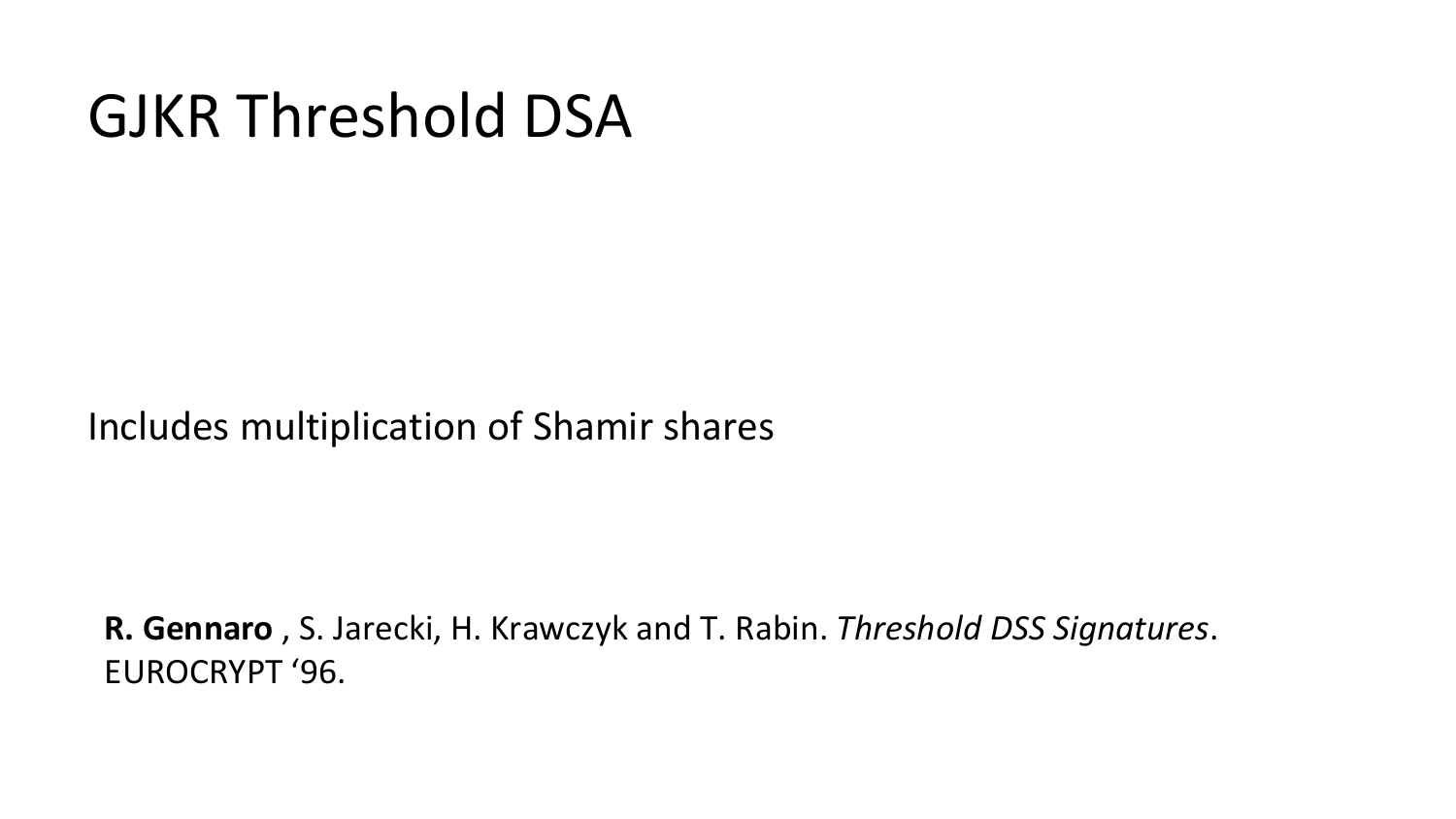# Shamir's Secret Sharing (Shamir'79)

- If you have a secret *s*
	- an integer modulo a prime *q*
- Consider the polynomial  $F(x)=a_0+a_1x+...+a_tx^t$ 
	- $-$  where  $a_0$ =s
- Give player  $P_i$  the share  $s_i = F(i)$ 
	- *t+1* players can recover the secret
	- *t* or less have no information about *s*
		- any value is consistent with their shares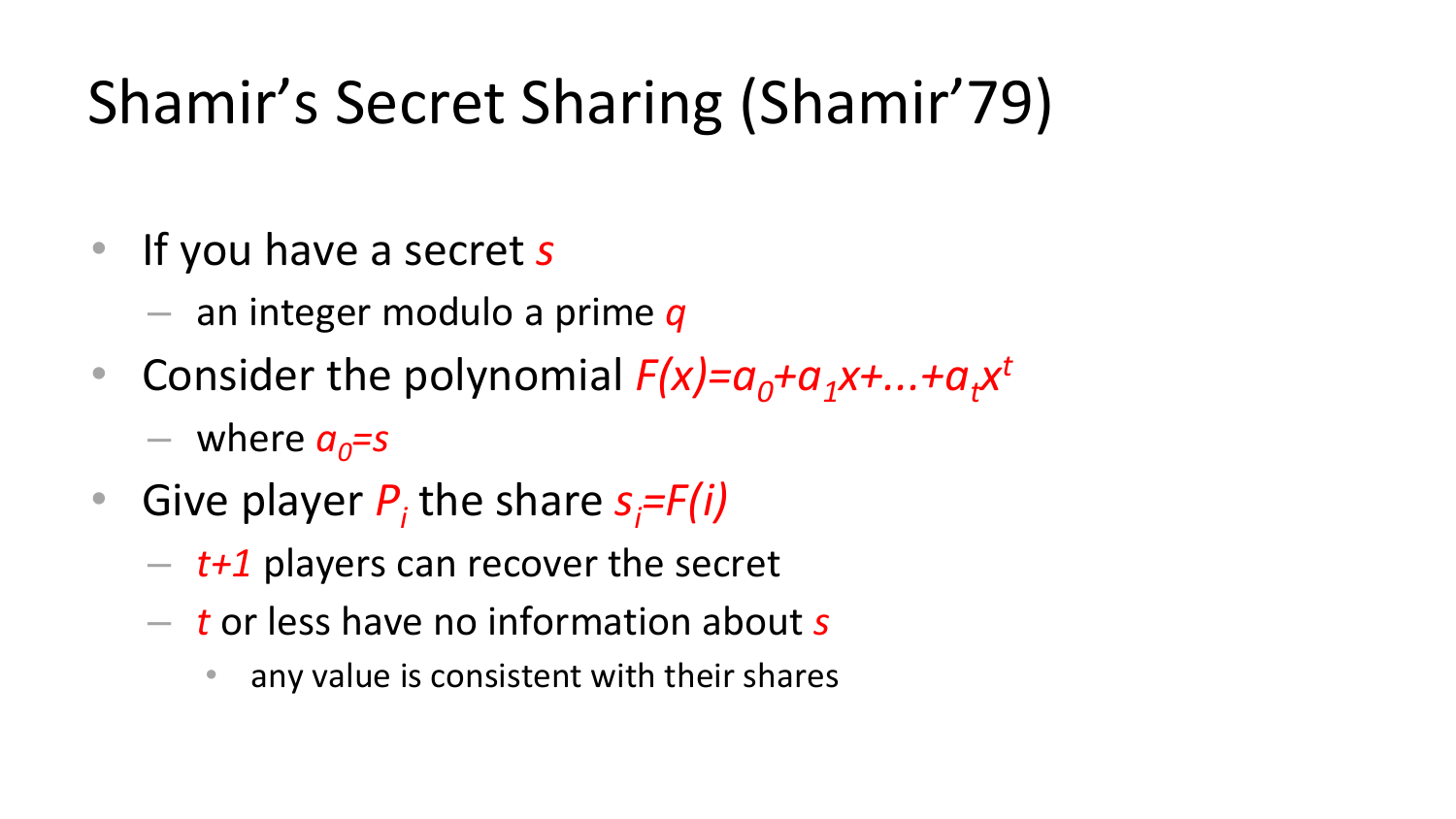# Addition of shares is easy

- If you have two secrets *a,b* shared via Shamir
	- *a*, with polynomial *F(x)* and shares *a<sup>i</sup>*
	- *b*, with polynomial *G(x)* and shares *b<sup>i</sup>*
- Players can reconstruct  $c=a+b$  by
	- revealing *ci=ai+b<sup>i</sup>*
	- A point on the polynomial (*F+G)(x)*
	- still of degree *t*
	- no other information about *a,b* is released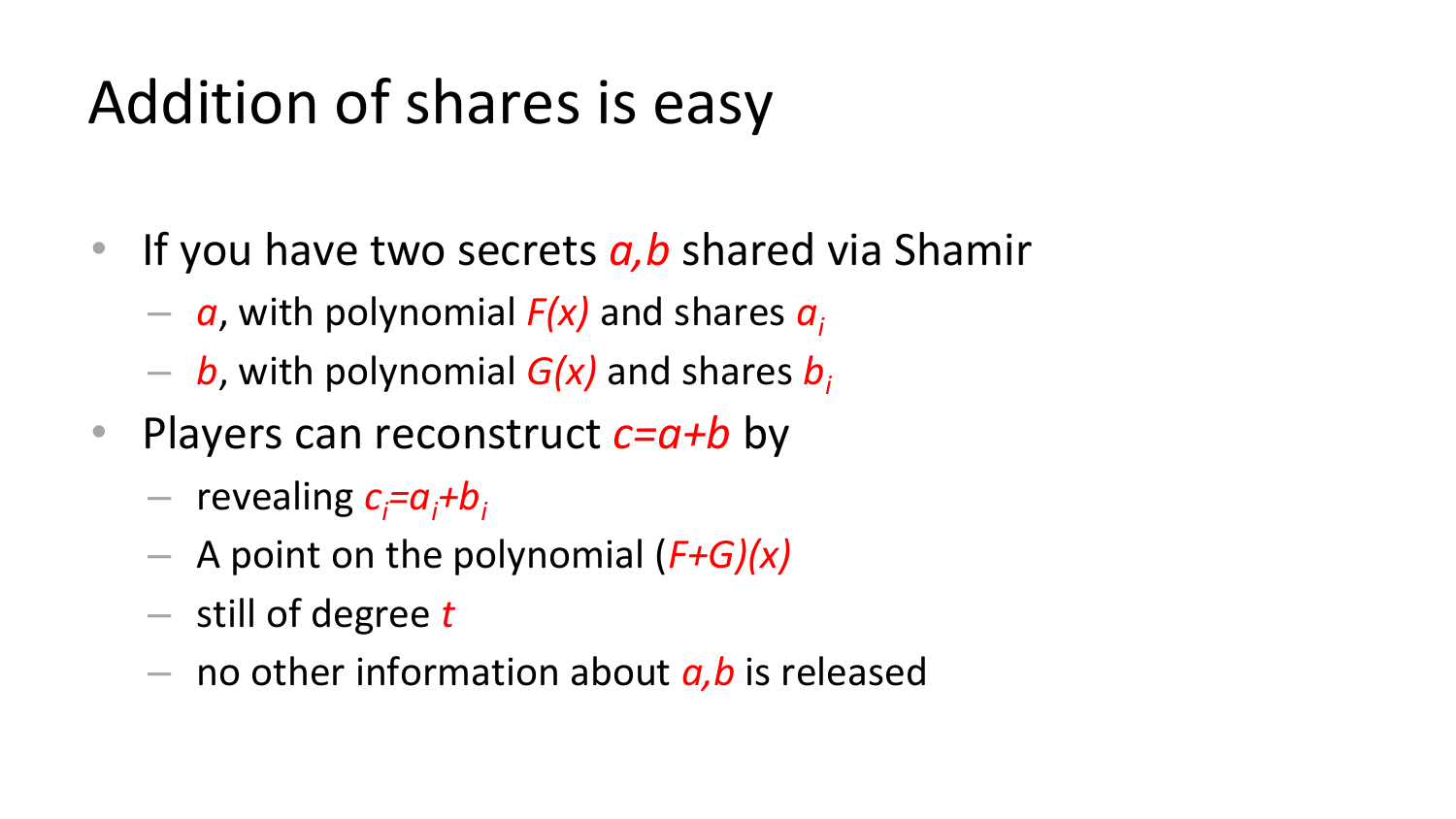

## Problem: Multiplication

If a and b are shared on degree *t* polynomials

*a × b* will be shared on a degree 2*t* polynomial

➔ Need 2*t* + 1 players to sign

BUT *t* + 1 corrupted players can compromise security!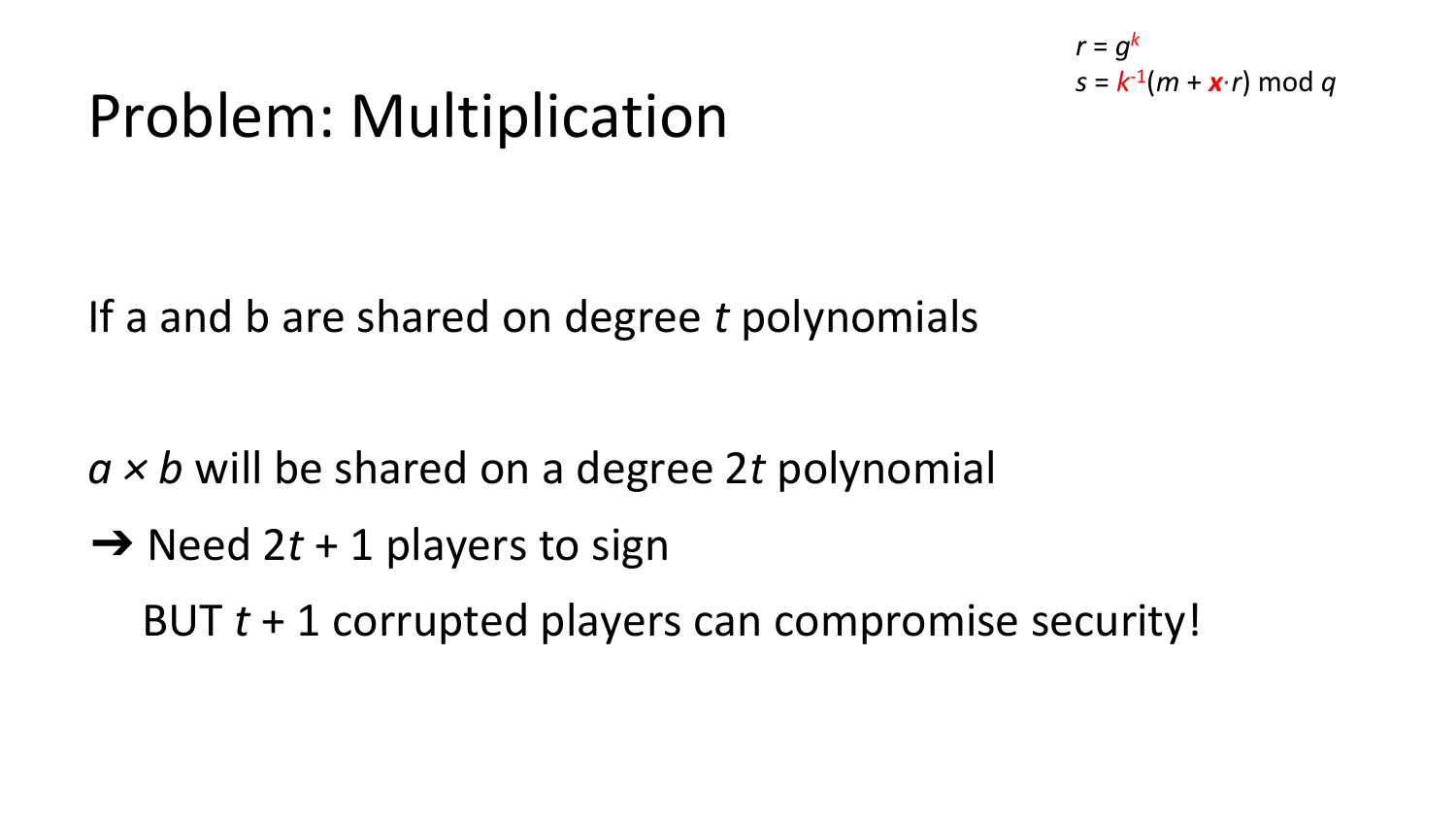## Requires extra participants

Need 2*t* + 1 players to sign

BUT *t* + 1 corrupted players can compromise security

#### 2-out-of-2 threshold not possible

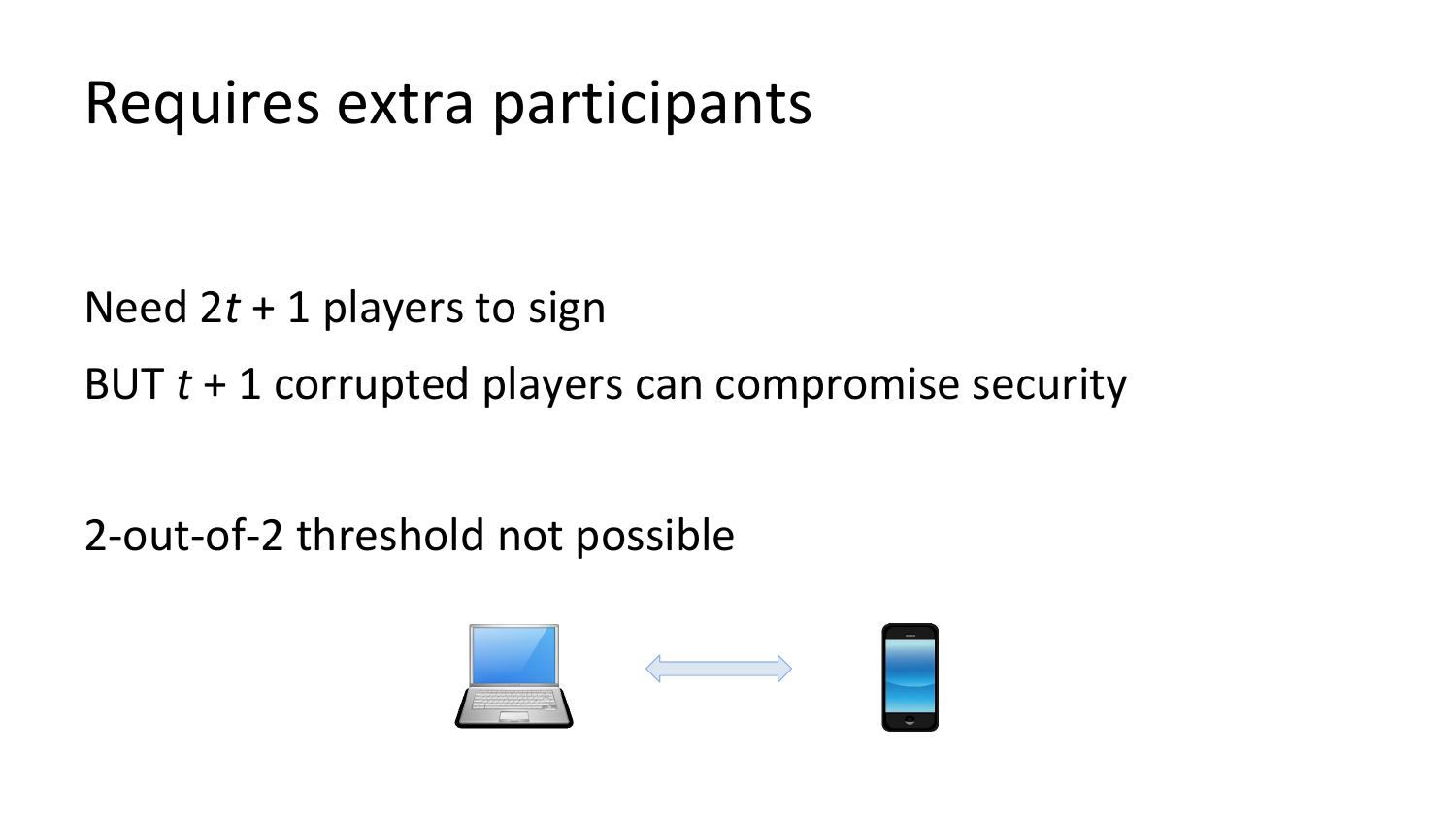## Threshold optimality

Given a  $(t, n)$ -threshold signature scheme, obviously  $t + 1$ honest players are necessary to generate signatures. We say that a scheme is *threshold-optimal* if t + 1 honest players also suffice.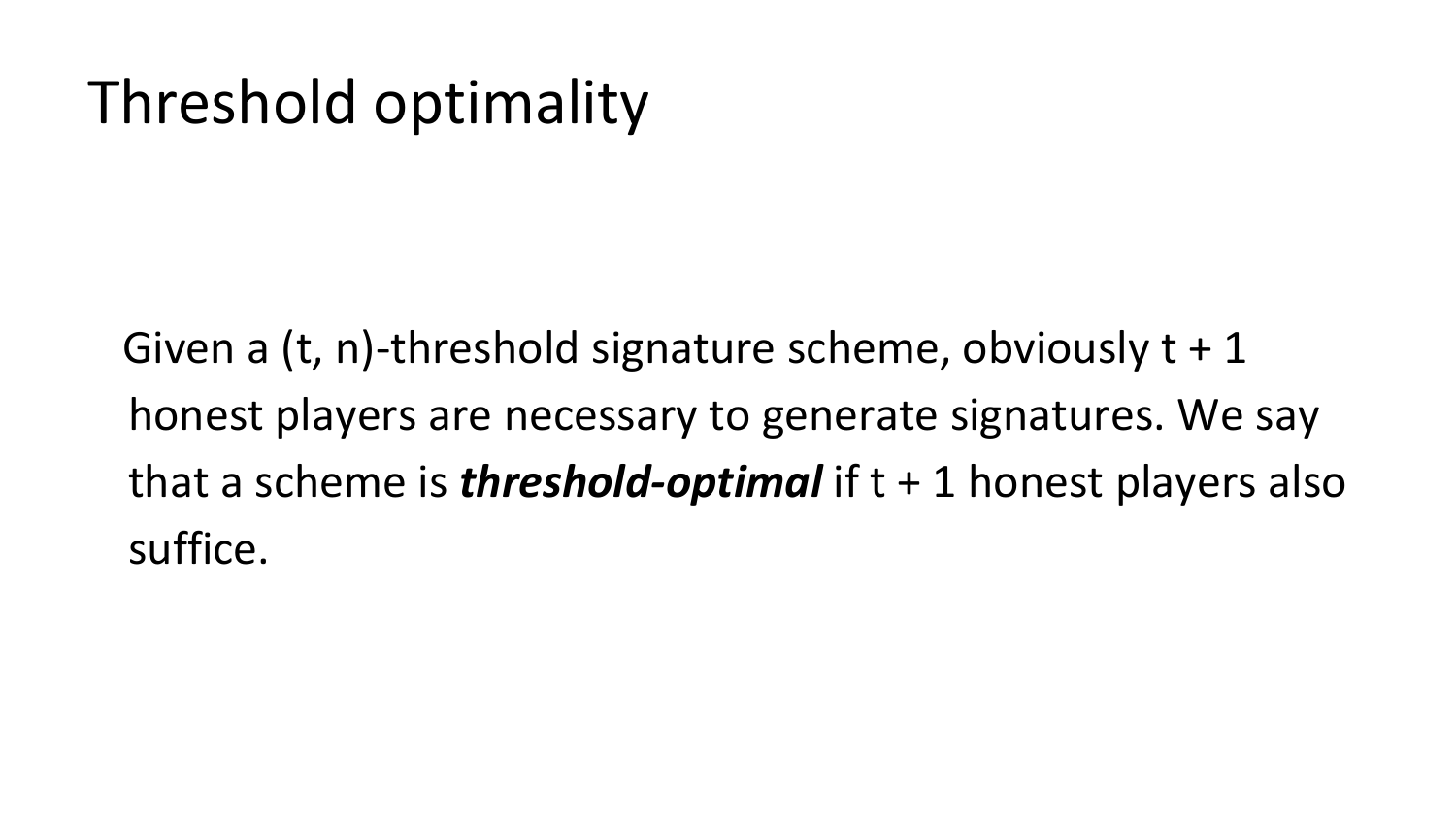## Previous work

**t-out-of-n: G**GN16, B**G**G17

However it required a dealer to generate and share the secret key *x* to the players (in practice)

**2-out-of-2**: MR01, L17, D+18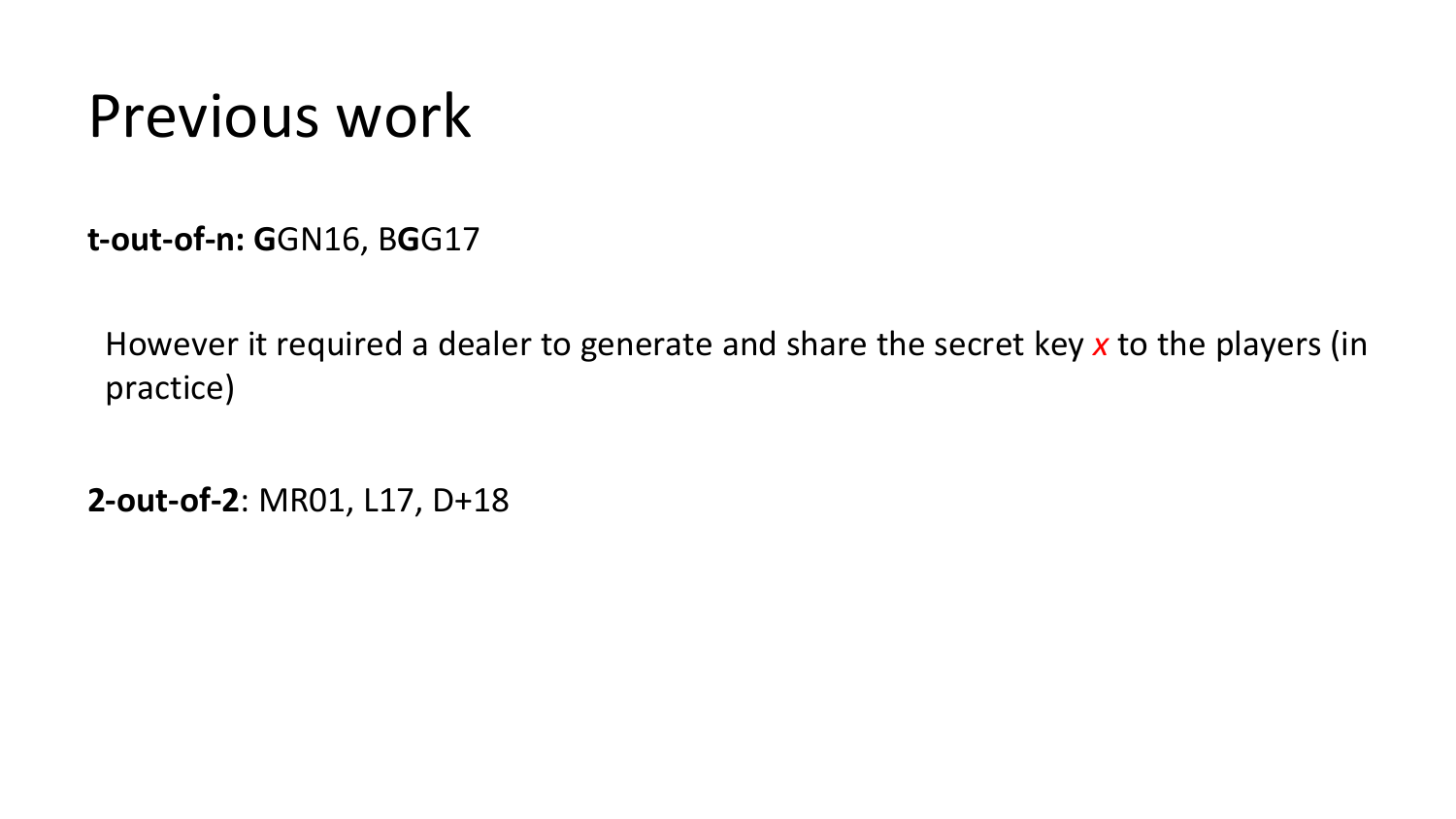#### Multiplicative-to-additive conversion (MtA)

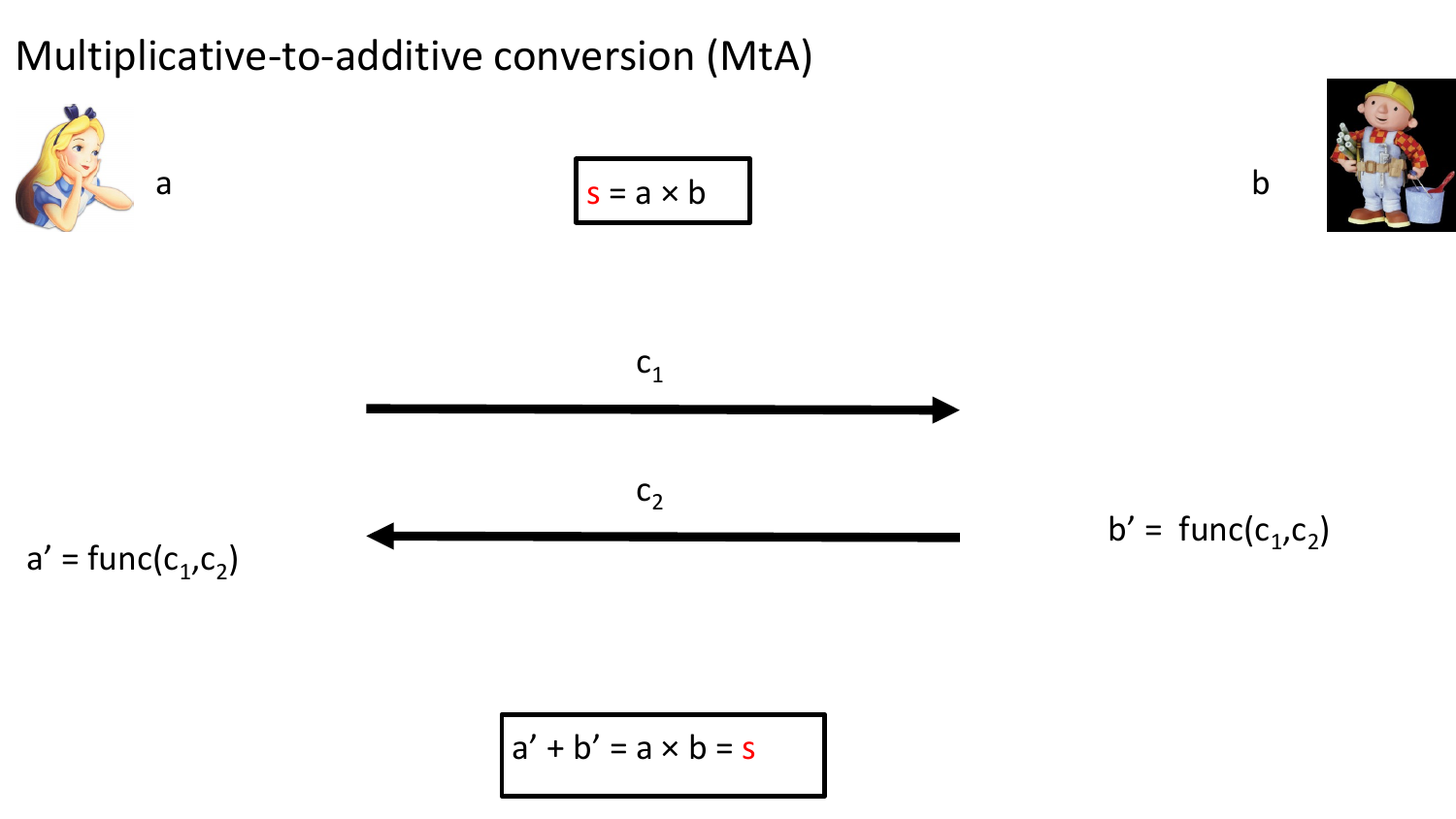## Additively Homomorphic Encryption

- An encryption scheme E such that if  $c_1 = E(m_1)$  and  $c_2 = E(m_2)$  then
	- $\circ$  there exists an operation  $\bigoplus$  such that

 $\bullet$  *c*<sub>1</sub>  $\oplus$  *c*<sub>2</sub> = E(m<sub>1</sub>+m<sub>2</sub> mod N)

- Note that this means that if a is an integer we can also compute  $O$   $E(am_1) = c_1 \oplus ... \oplus c_1 = a \otimes c_1$
- Example: Paillier's encryption scheme where N is an RSA modulus.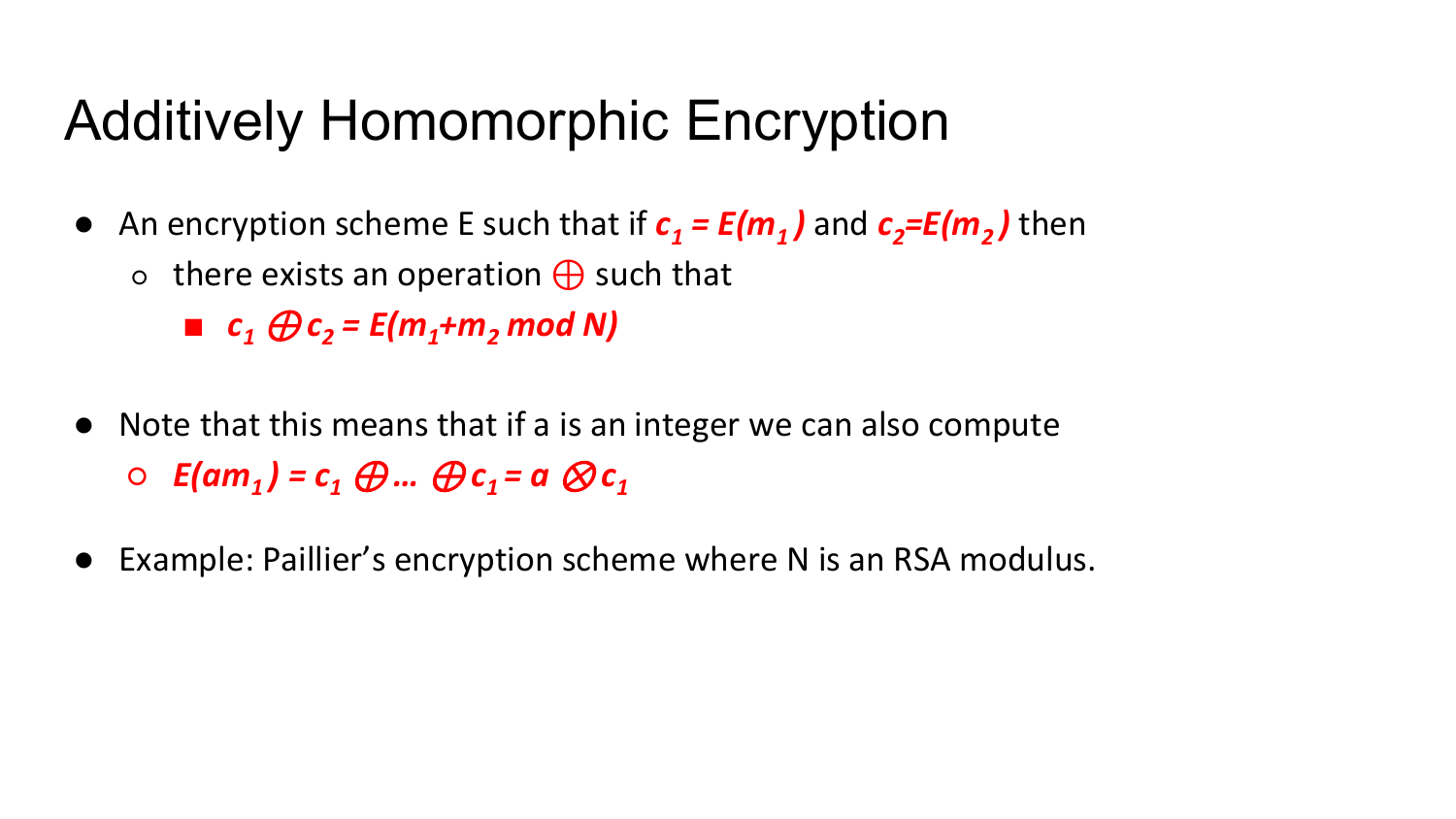Multiplicative-to-additive conversion (MtA -- Gilboa)



$$
a' + b' = (ab + m) + (-m) = a \times b = s
$$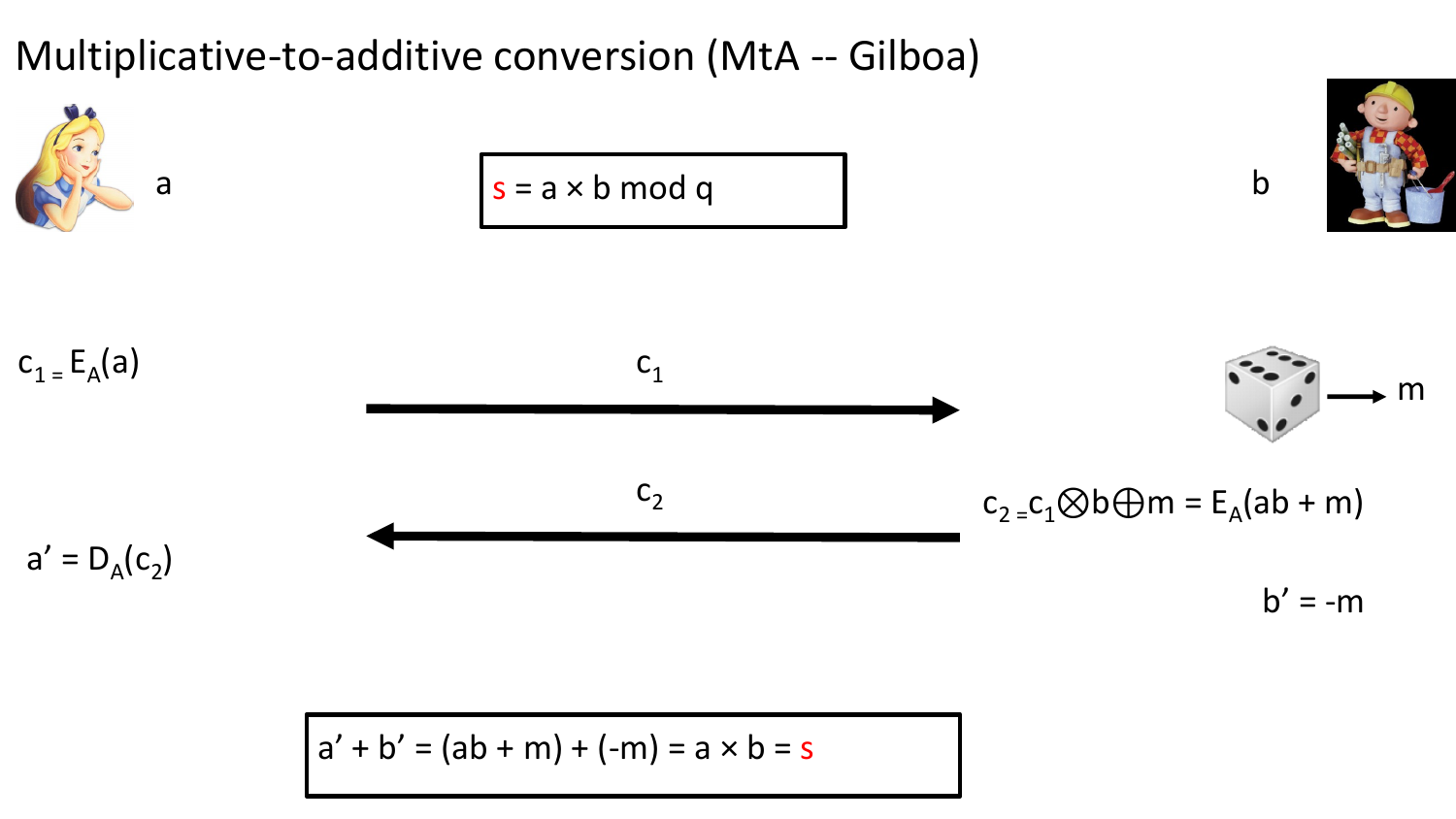### Paillier Modulus

We will choose the Paillier modulus N large enough so that operations modulo N will not "wrap around" and will be consistent to doing them over the integers.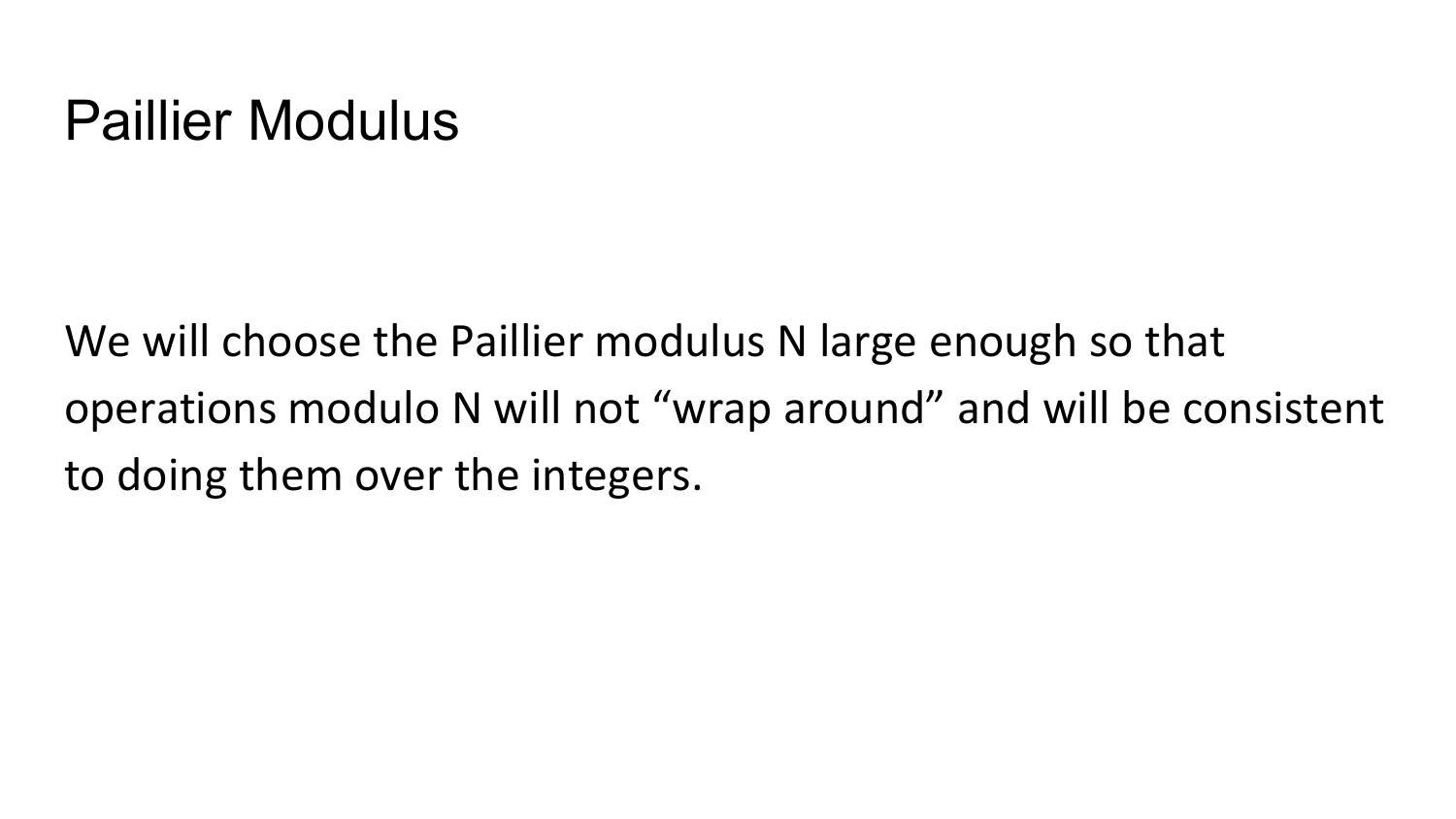#### However ...

- If *a*, *b*, *m* are in  $Z_q$  and  $N > q^3$  protocol will work
- Players can maliciously choose their values to be larger ○ Protocol will fail, but failure may reveal information about the
	- honest players' input
- Two options
	- Expensive: Include a range proof. No additional assumptions
	- Cheaper: No range proof. Assume that information leaked will not help forging DSA signatures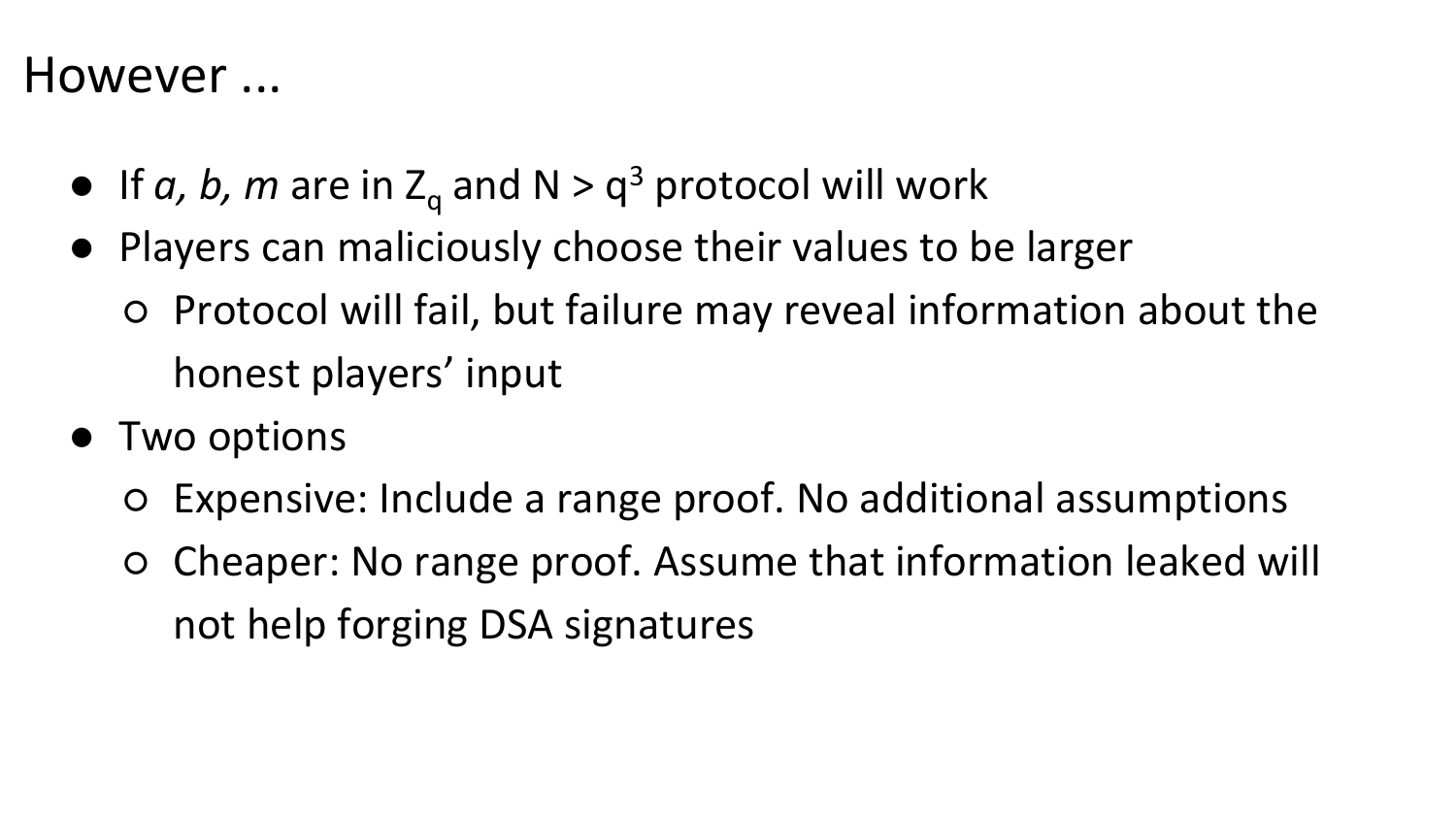### GMW product

$$
\begin{array}{c}\n\bullet \\
\hline\na_1, b_1\n\end{array}
$$

$$
a = a_1 + a_2 + ... + a_n
$$

$$
b = b_1 + b_2 + ... + b_n
$$





#### $P_i$  engages in two (2) MtA protocols with every other party  $P_i$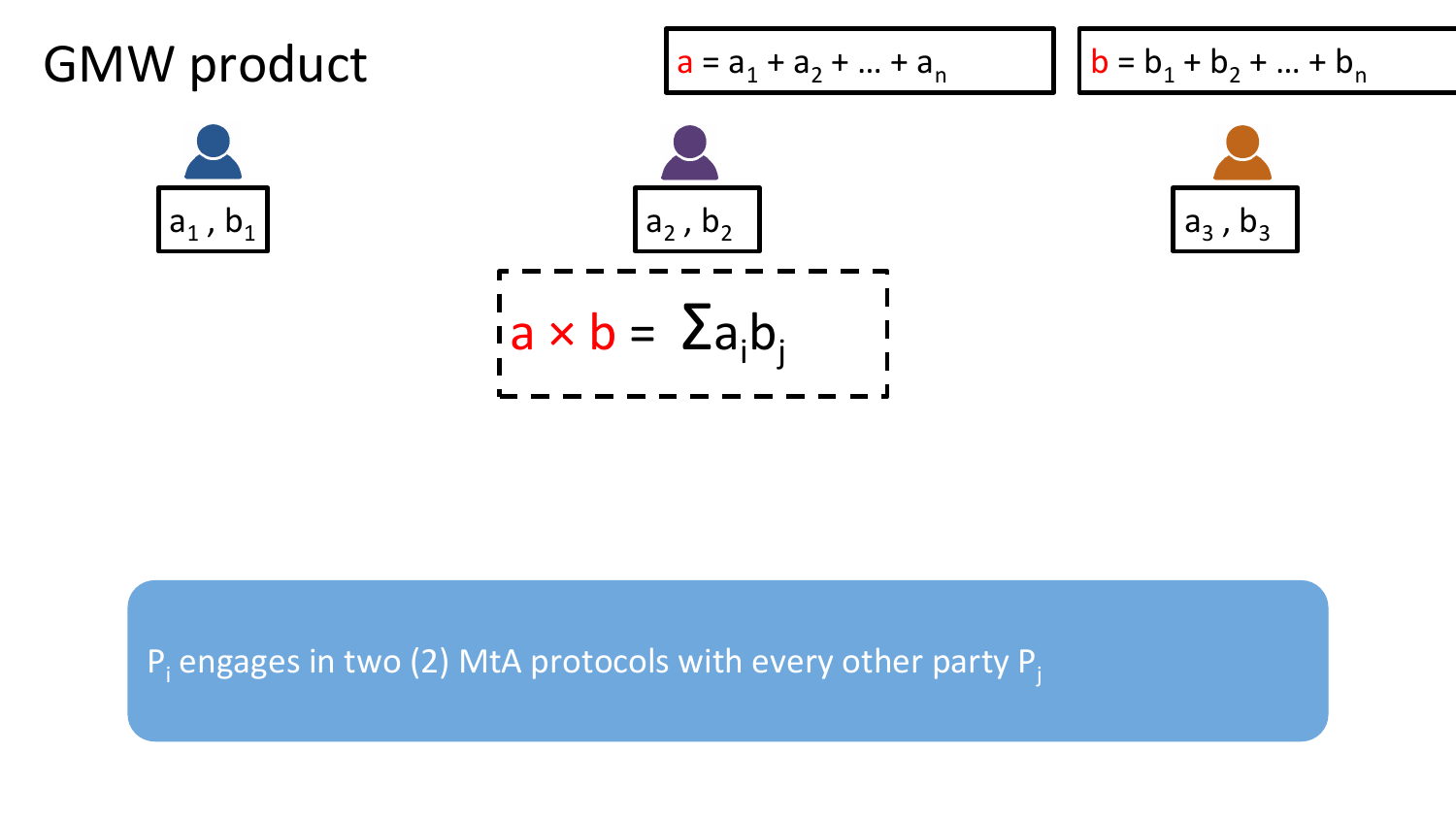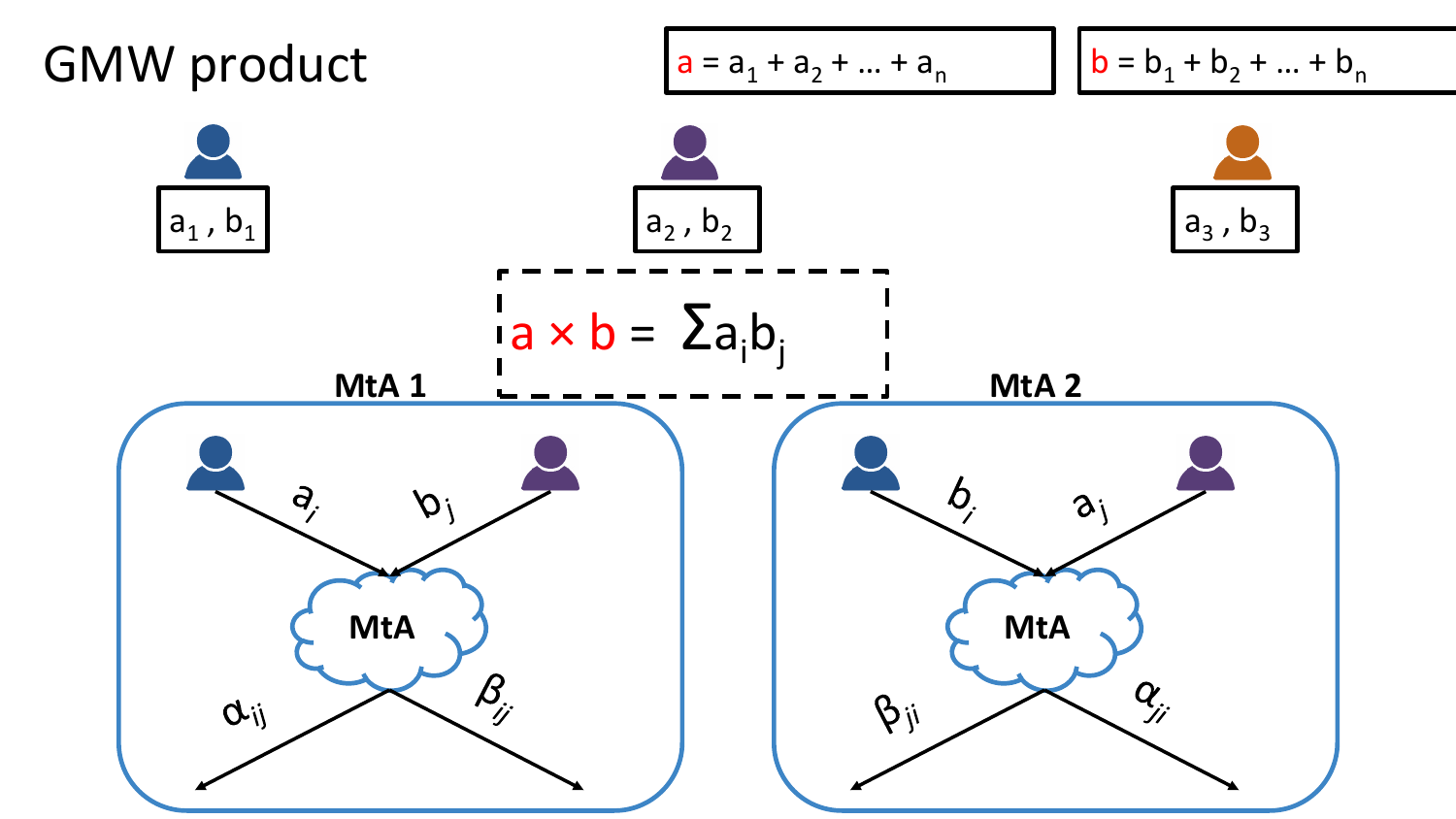### Sharing a product

$$
a = a_1 + a_2 + ... + a_n
$$

$$
b = b_1 + b_2 + ... + b_n
$$







$$
\begin{array}{c}\n\bullet \\
a_3, b_3\n\end{array}
$$

P<sub>i</sub>'s share is  $a_i b_i + \sum_j (\alpha_{ij} + \beta_{ji})$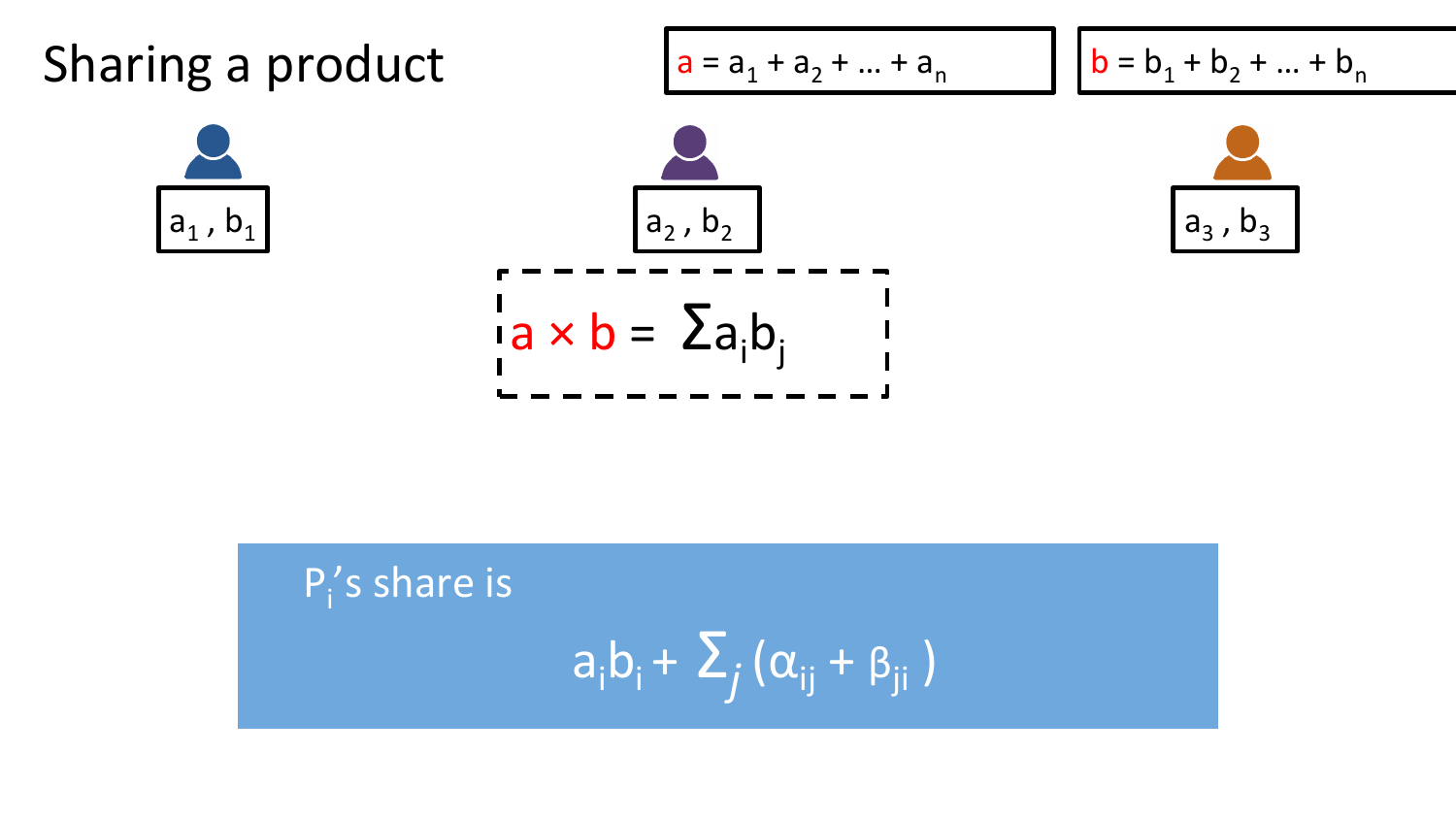# Threshold ECDSA from MtA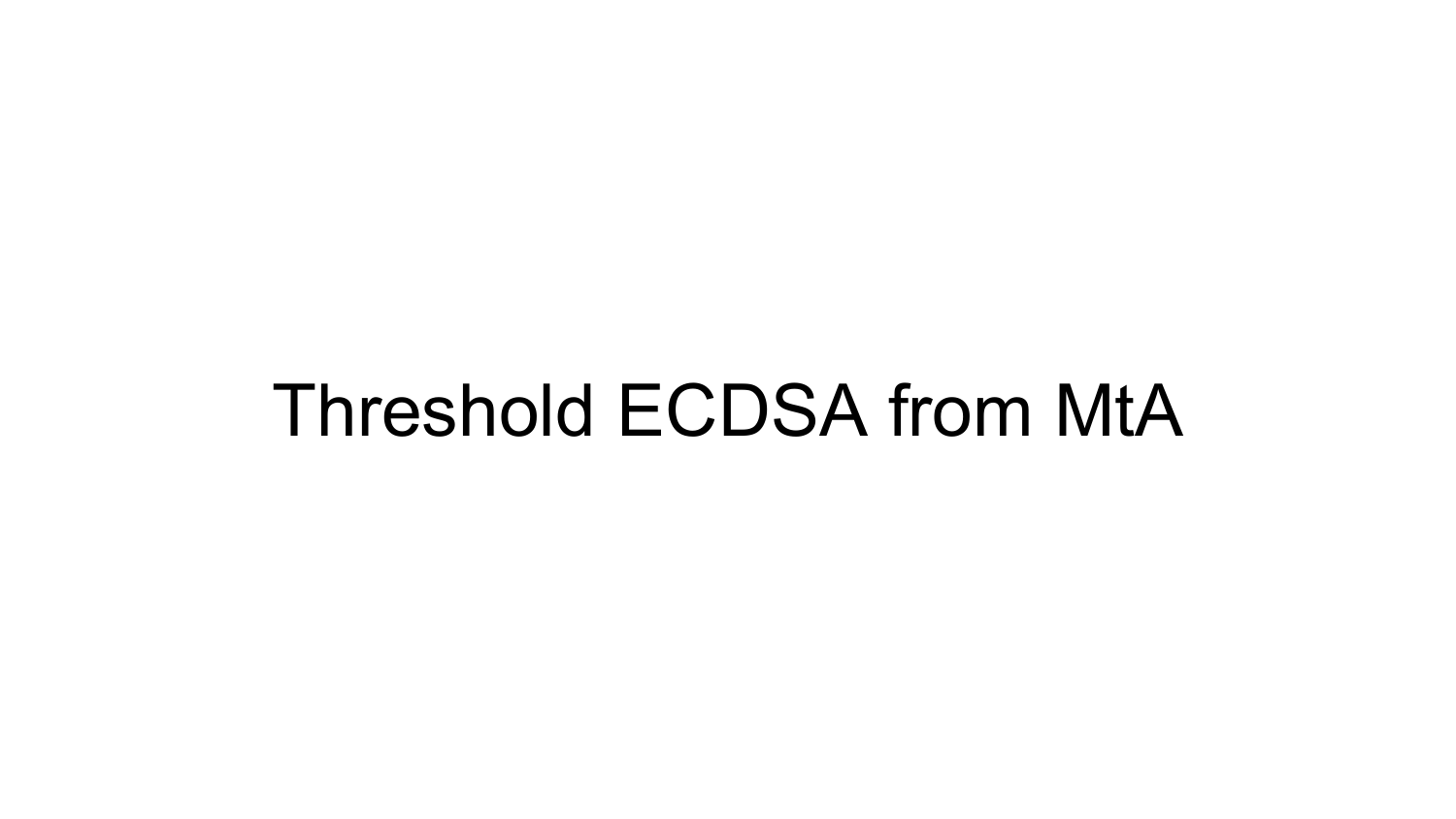### Key generation

- Players distributedly generate Shamir shares of a secret key *x*
	- Each player contributes randomness to *x* and distributes shares to all other players
- Each players ends up with a key share  $x_i$
- Everyone learns public key  $y = g^x$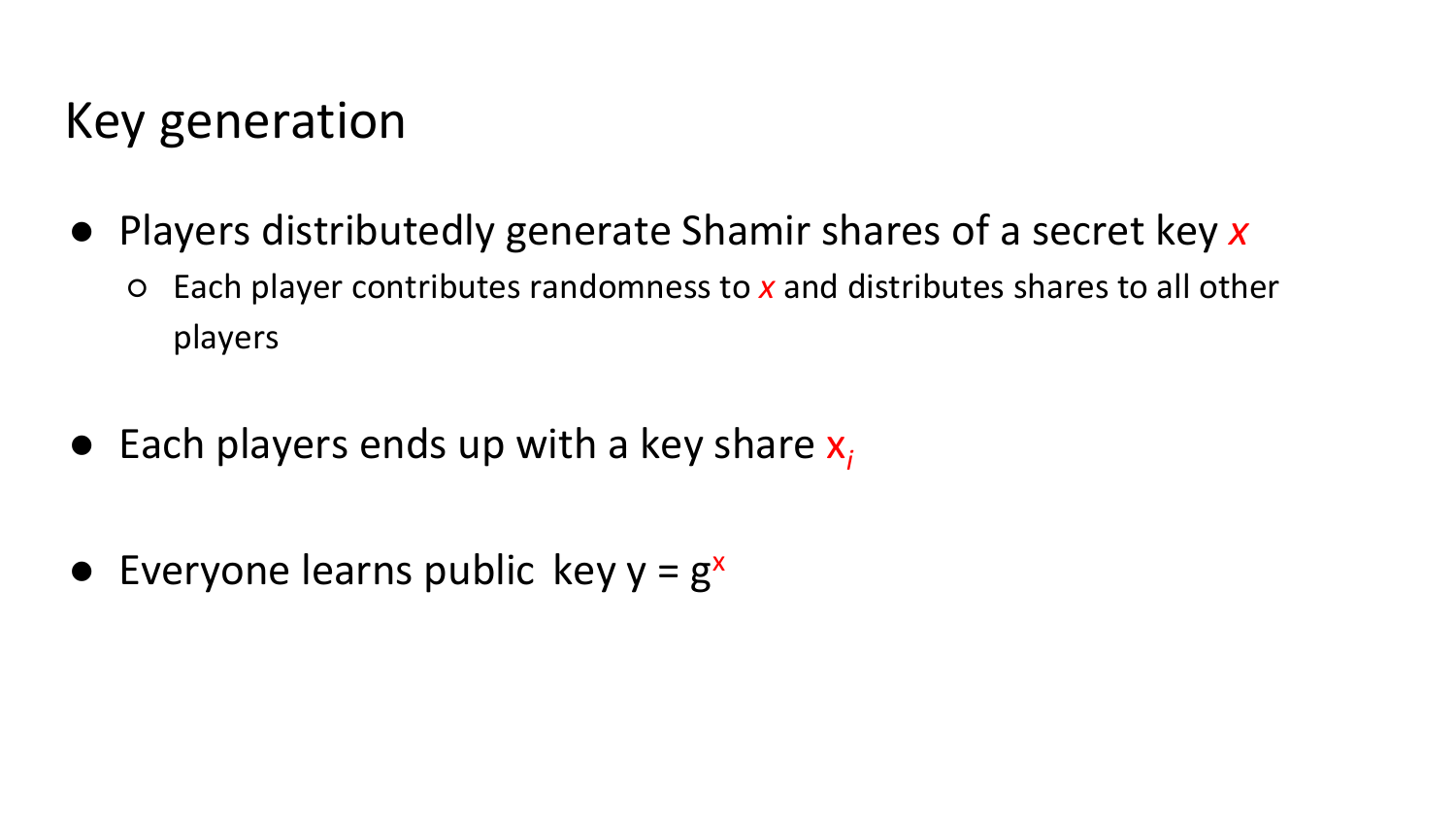## Computing  $R=g^k$

- Beaver's trick
- Distributively generate shared random values k and y

o Every player has shares  $\mathsf{k}_{\mathsf{i}}$  and  $\mathsf{y}_{\mathsf{i}}$ 

- Use MtA to get additive shares  $\delta_i$  of  $\delta$  = ky
- Reveal  $\delta$  and  $g^k$

○ via interpolation and interpolation in the exponent respectively

- Each player sets  $t_i = \delta^{-1} \gamma_i$ 
	- $\circ$  the t<sub>i</sub> interpolate to  $k^{-1}$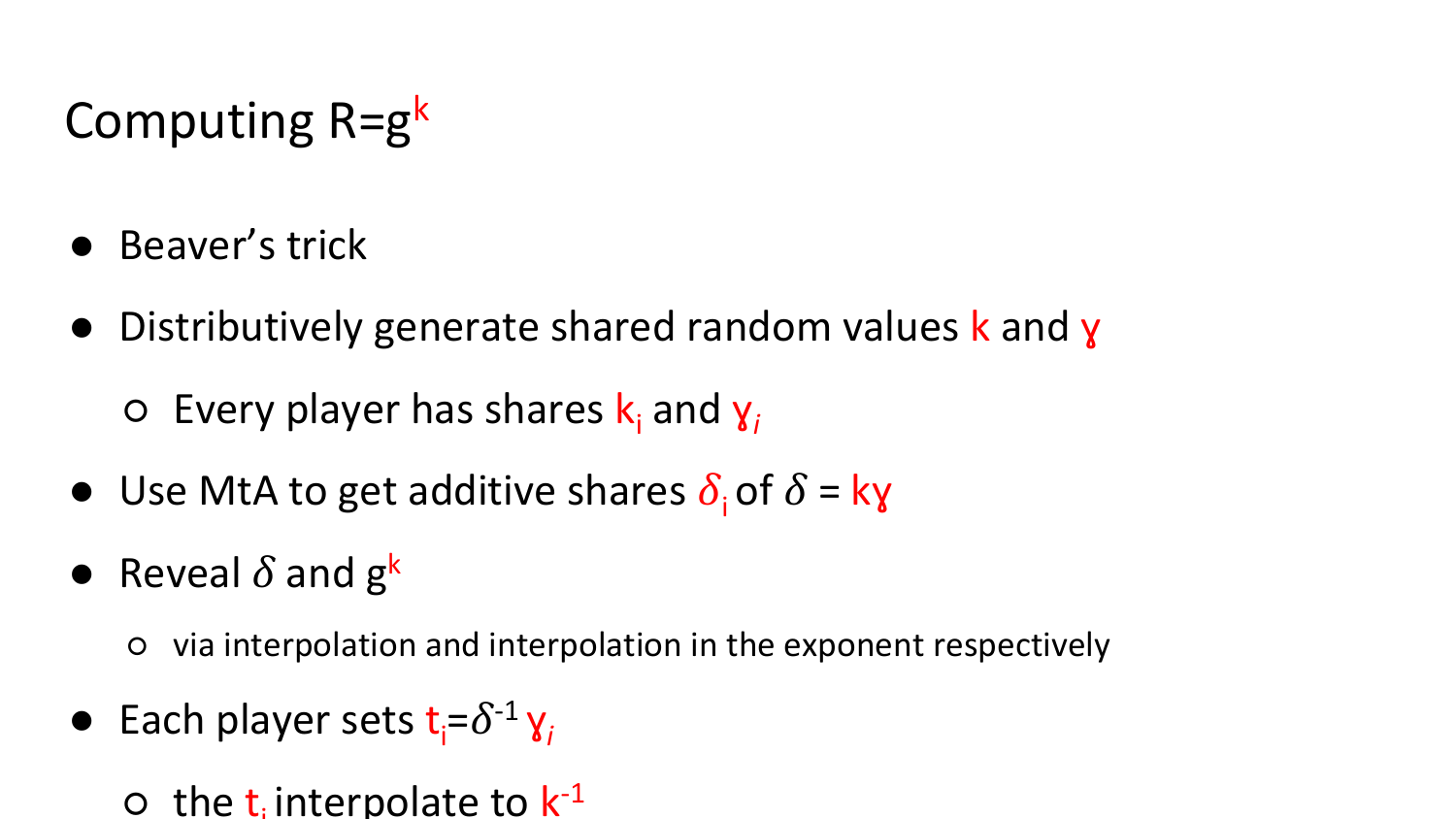### Computing s=k<sup>-1</sup>(m+xr)

- $\bullet$  Use MtA protocol on shares of  $k^{-1}$  and x
	- $\circ$  End up with shares  $s_i$  of s



Cannot publish  $s_i$  until checking that the signature is correct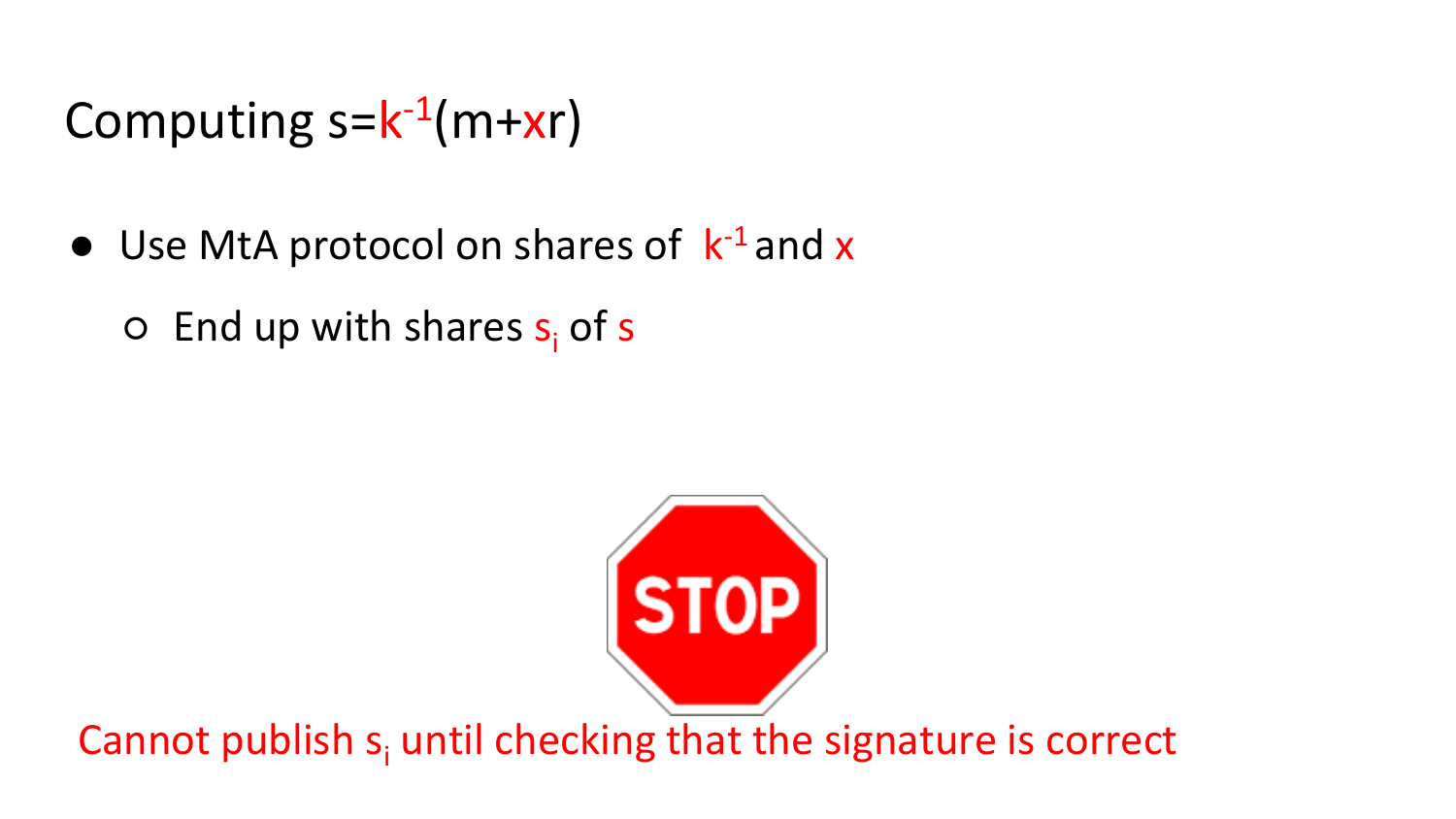## The problem

- Adversary might have not inputted correct values in the MtA protocols
- Shares of s are now incorrect
	- Players could detect that by checking if the signature actually verifies or not
	- But the incorrect share held by the good players may reveal information
- Solution: randomize the shares so that
	- $\circ$  if they are correct the signature verifies
	- $\circ$  if they are incorrect the shares of good players are mapped to random points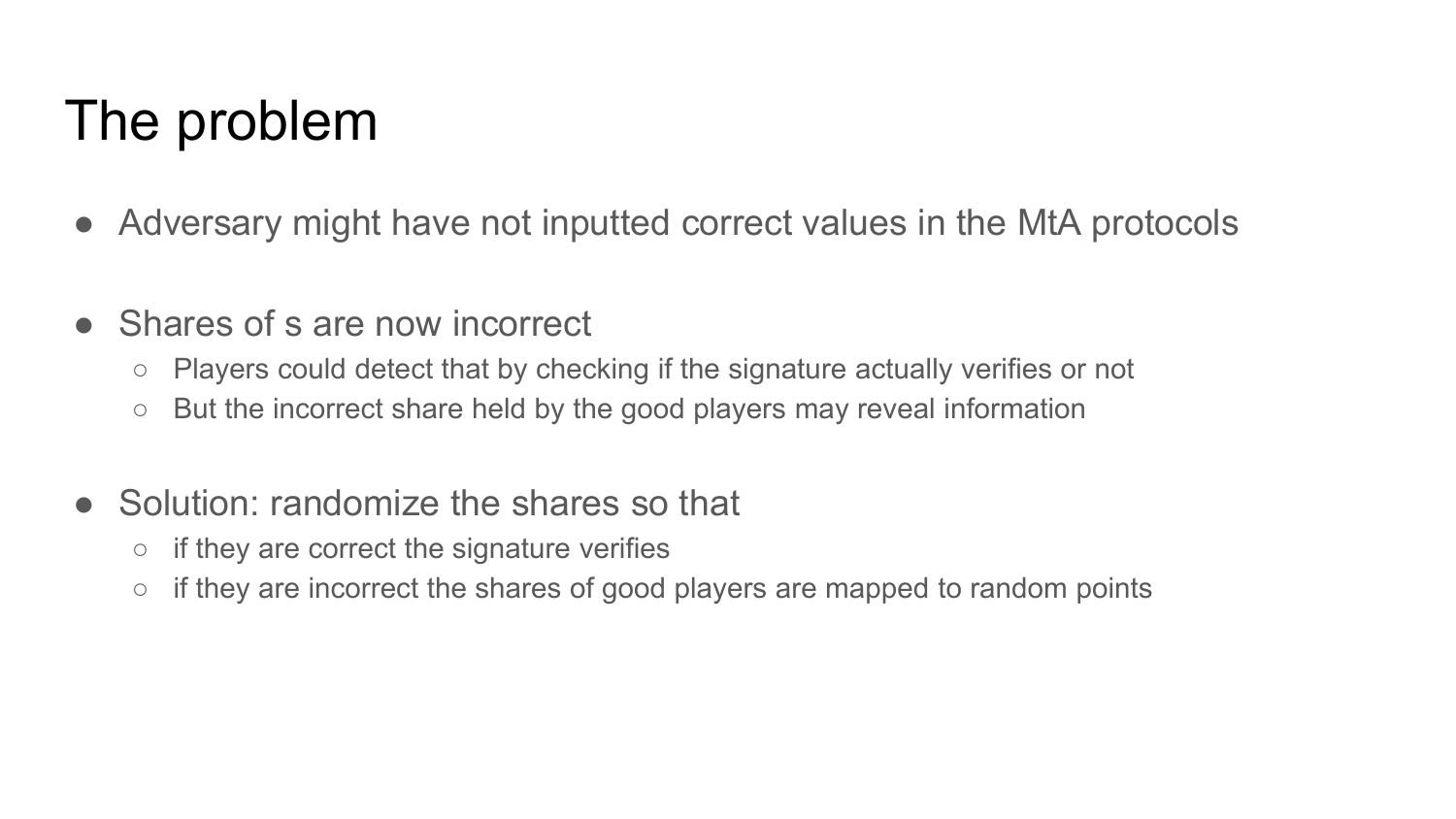## Distributed validity test

- $\bullet$   $R^s = g^{-m} y^{-r}$
- Each player reveals **Rsi** masked by **gli**

 $\circ$   $V_i = R^{si}$ **gli** 

- **V=g-m y -r Prod V<sup>i</sup>** should be **g<sup>l</sup>**
- Players can check that via a distributed Diffie-Hellman
	- Broadcast **Ai=gri** 
		- $\blacksquare$  **A** = Prod  $A_i$  = g<sup>r</sup>
	- $\circ$  Broadcast **T**<sub>i</sub> =  $\mathbf{A}^{I}$  and  $\mathbf{U}_{i}$  =  $\mathbf{V}^{r}$ 
		- **Prod T**<sub>**i**</sub> should be equal to **Prod U**<sub>i</sub> (both g<sup>tr</sup>)
		- pseudorandom values if test fails (under DDH)